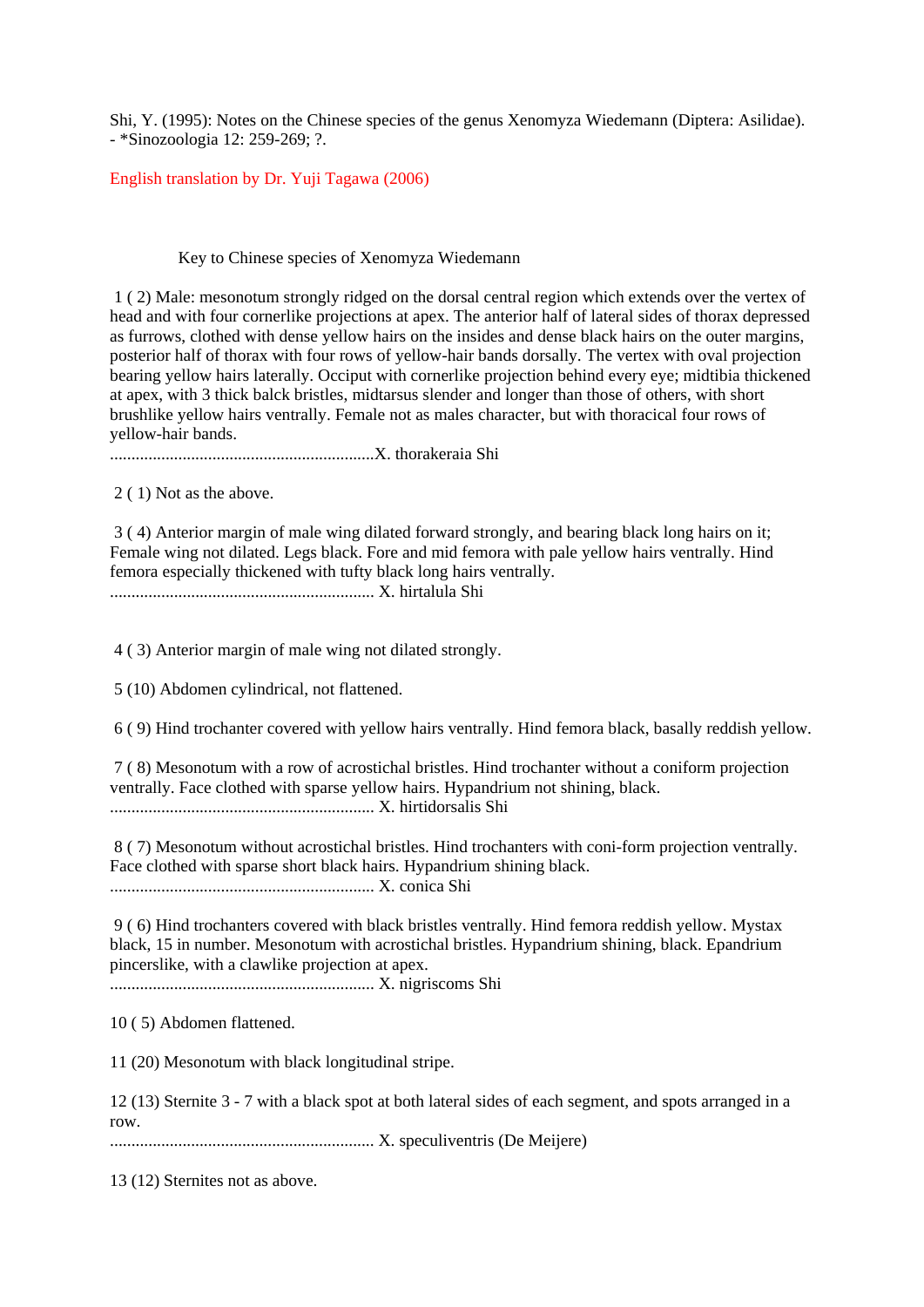14 (15) Abdomen brown or pale blackish, clothed with brown tomentum. Male genitalia wide. .............................................................. X. vitripennis (Osten Sacken)

15 (14) Abdomen reddish yellow, clothed with pale yellow tomentum. Male genitalia narrow.

16 (19) Palpi and mystax yellow. Hind femora reddish yellow.

17 (18) Abdomen reddish yellow, tergites 2 - 7 with black band on hind margin, clothed with yellow tomentum. Male genitalia rotate 90 degrees. .............................................................. X. fascia Shi

18 (17) Abdomen yellow, without black band on hind margin, densely clothed with yellowish white tomentum. Male genitalia rotate 180 degrees. .............................................................. X. beijingensis Shi

19 (16) Palpi and mystax black. Hind femora black at apical half. Lateral sides of tergite 2 - 5 with black spots, tergite 6 - 7 black. .............................................................. X. nigripalpis Shi

20 (11) Mesonotum without black longitudinal stripe.

21 (22) Wings infuscated. Hind femur with thick black bristles ventrally, middle withj wide black ring. tibia black at apical half.

.............................................................. X. spinifemurata Shi

22 (21) Wings not infuscated wholly.

23 (24) Wings infuscated at basal half, hyaline at apical half. Abdomen reddish @yellow, tergite 1 black, 2-7 black on lateral sides. Hypandrium clothed with black bristles. .............................................................. X. bicolor Shi

24 (23) Wings wholly hyaline . Abdomen black. Hypandrium clothed with yellow hairs. .............................................................. X. nigrabdomina Shi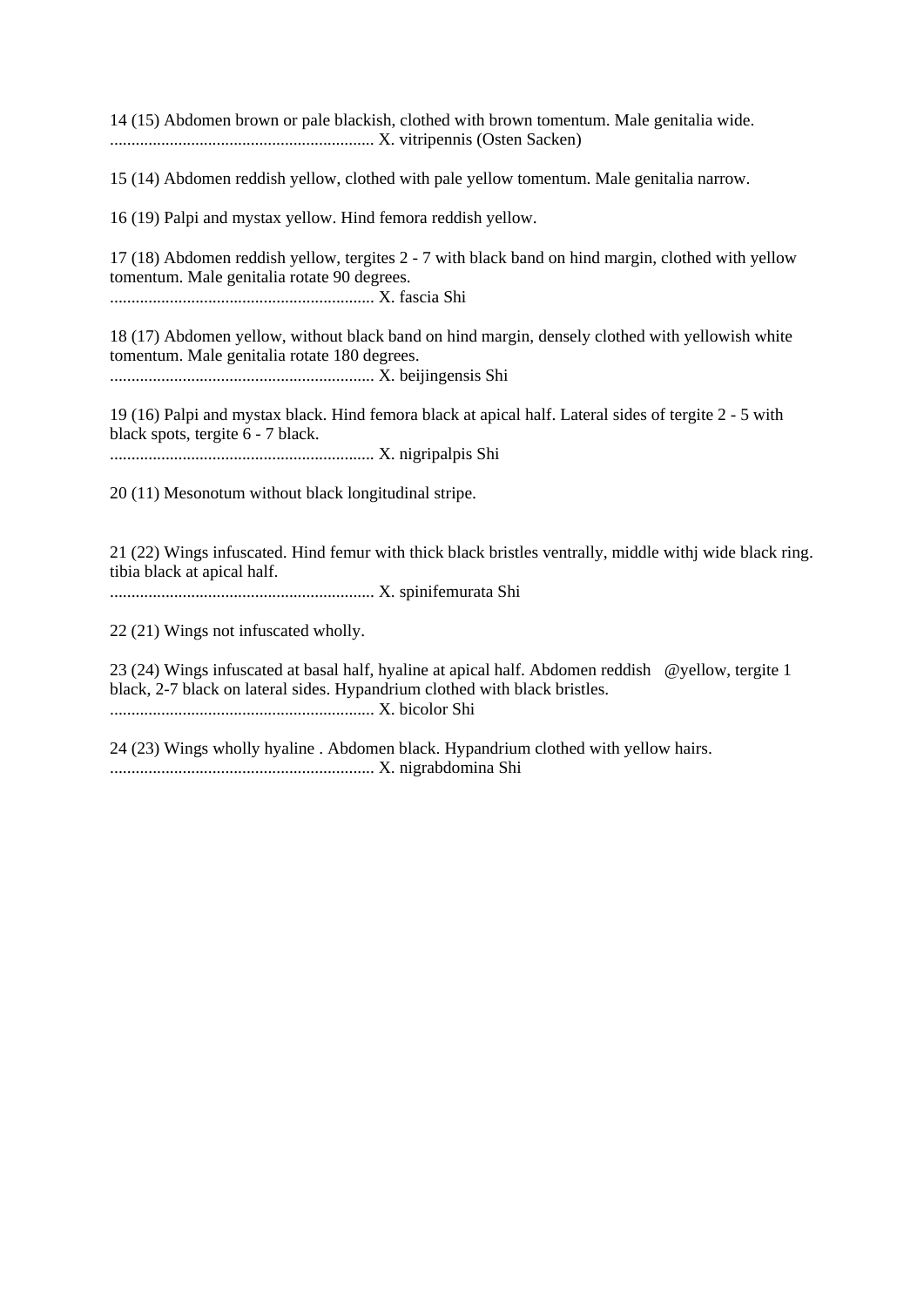**Shi, Y. (1995): Study on the Chinese species of the family Asilidae (Diptera: Asilidae). - \*Sinozoologia 12: 253-258; ?.** 

English translation by Dr. Yuji Tagawa (2006)

Study on the Chinese species of the family Asilidae (Diptera: Asilidae) Shi Yongshan (Institute of Zoology, Academia Sinica, Beijing, China 100080)

key to species of Chinese Ancylorrhnchus

1 (2). Postpedicel 2.5 times as long as scape and pedicel combined. Wing pale yellow. Tergites 2-7 with yellow bands, tergites 2-6 with gray-white pollinose markings laterally. Tibia and tarsi red-yellow .................... *An*. *longicornis* (Schiner)

2 (1). Postpedicel more than 5 times as long as scape and pedicel combined. Wing smoky brown. Abdomen red-yellow. Tergite 2 with yellow band. Legs entirely black.

3 (4). Anal cell open. Tergite 1 with broad gray-white pollinose band, tergite 2 with interrupted yellow band .................... *An*. *orientalis* sp. n.

4 (3). Anal cell closed. Tergite 1 without gray-white band, tergite 2 with solid yellow band, and triangular black markings .................... *An*. *minus* sp. n.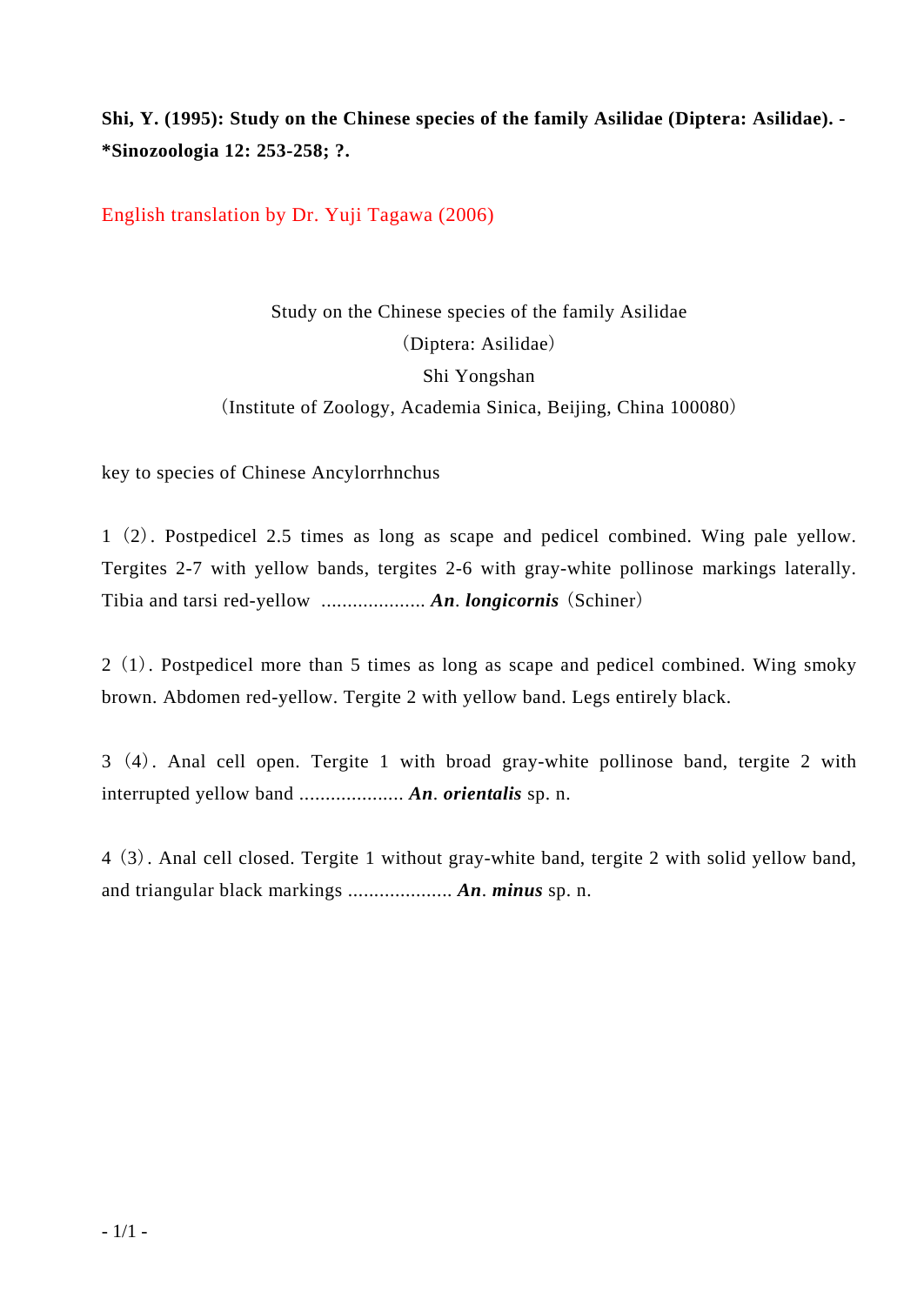## **Shi, Y. (1992): Notes on the genus Trichomachimus Engel from China (Diptera: Asilidae). - Acta Zootaxonomica Sinica 17(4): 458-472; Beijing.**

English translation by Dr. Yuji Tagawa (2006)

Notes on the genus Trichomachimus Engel from China (Diptera: Asilidae) Shi Yongshan (Institute of Zoology, Academia Sinica, Beijing, China)

key to species

1 (2). Legs with red-yellow hair. Palpi red-yellow with black hair. Thorax red-yellow with black hair. Tergites 2-7 with red-brown long hair. Scutellum red-yellow with black hair and black marginal bristles. Terminalia red-yellow. Gonostylus with thick short spines apically .................... *Tr. dontus* Shi

2 (1). Legs entirely black, or tibia and tarsus yellow at most.

3 (16). Legs entirely black

4 (5). Sternite 8 with hind marginal tongue-like extension. Palpi black with black hair. Proboscis black with pale yellow hair ventrally. Facial tubercle with balck hair. Thorax black with black hair and bristles. Scutellum black with black hairs on the disk and black marginal bristles. Hind margin of tergites 2-7 with deep red long hair. Sternites with black hair. Terminalia black with black hair. Aedeagus trifid apically .................... *Tr. lobus* Shi

5 (4). Sternite 8 not extended posteriorly.

6 (9). Sternites with yellow hair.

7 (8). Mesonotum with black and yellow hair. Terminalia black with yellow hair .................... *Tr*. *tubus* sp. n.

 $-1/3$  -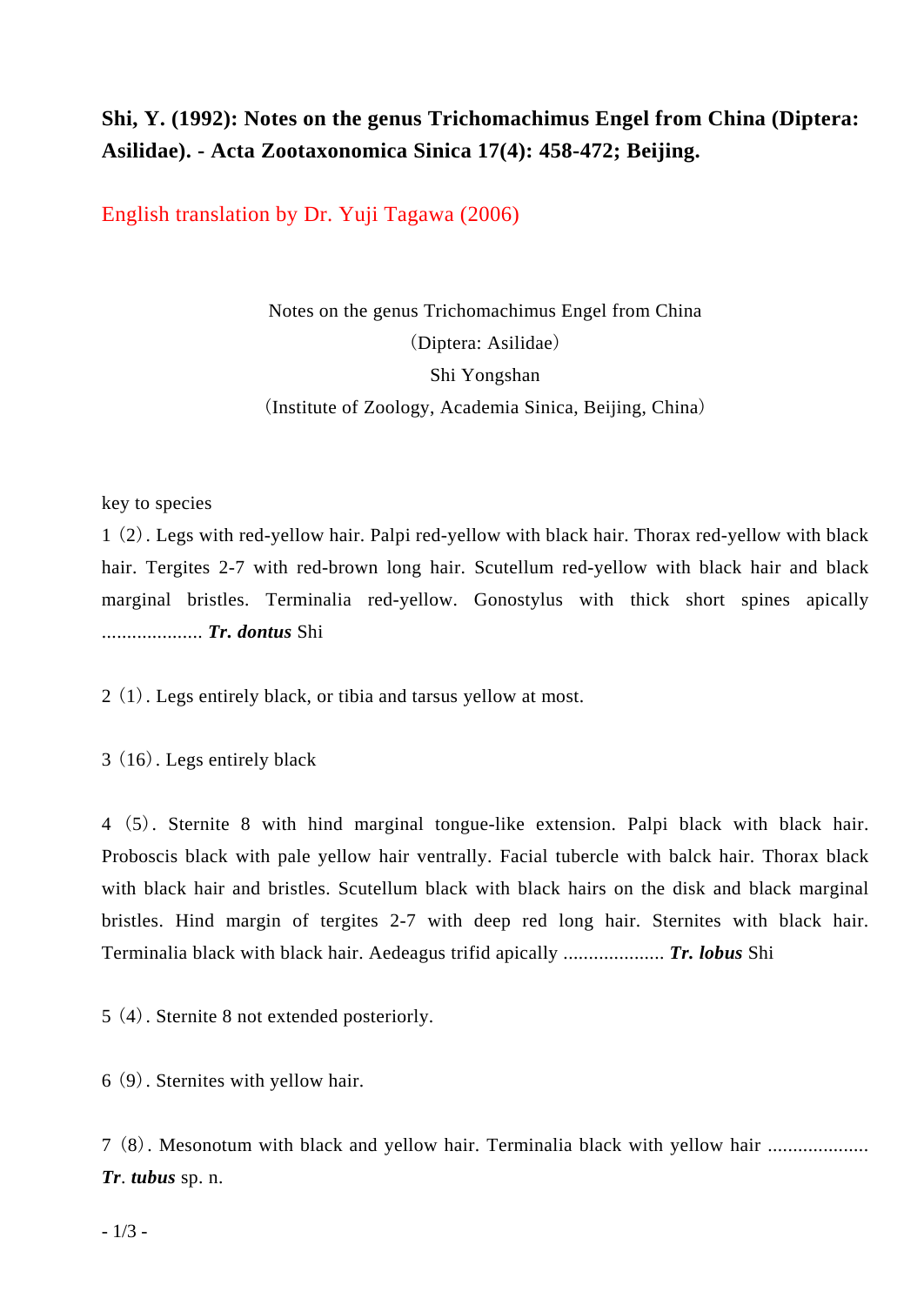8 (7). Mesonotum with black hair. Terminalia black with yellow hair .................... *Tr*. *nigrus*  Shi

9 (6). Sternites with black hair, sometimes mingled with yellow hair.

10(11). Postpronotal lobe with gold-yellow tomentum. Mesonotum with distinct pollinose markings .................... *Tr*. *maculatus* sp. n.

11(10). Postpronotal lobe covered with white pollen. Mesonotal markings indistinct.

12(15). Pleura and anatergite with black hair.

13(14). Mesonotum with black long hair on anterior 2/3, white hair bent posteriorly on posterior 1/3. Tergites 1-2 with long pale yellow hair, dense on posterior margin, tergites 3-5 with long, fine reddish hair, tergites 7-8 with long yellow hair ..................... *Tr*. *rufus* sp. n.

14(13). Mesonotum with short black hair, and long, fine black hair bent posteriorly. Tergites 1- 4 with recumbent black hair, tergites 6-7 with short sparse pale yellow hair ..................... *Tr*. *nigritarsus* sp. n.

15(12). Pleura and anatergite with pale yellow pubescence. Scutellum with yellow marginal bristles and yellow hair on disk .................... *Tr*. *marginis* sp. n.

16( 3). Tibia and tarsus red-yellow.

17(26). Sternites with black hair.

18(21). Posterior margins of tergite 2-8 with recumbent gold-yellow hair.

19(20). Epandrium narrow and excised apically. Scutellum with yellow marginal bristles. Mesonotum with yellow bristles .................... *Tr*. *angustus* sp. n.

 $-2/3$  – 20(19). Epandrium wide and rounded apically. Scutellum with black marginal bristles. Mesonotum with black hair and bristles. Aedeagus trifid with oblique apices .................... *Tr*.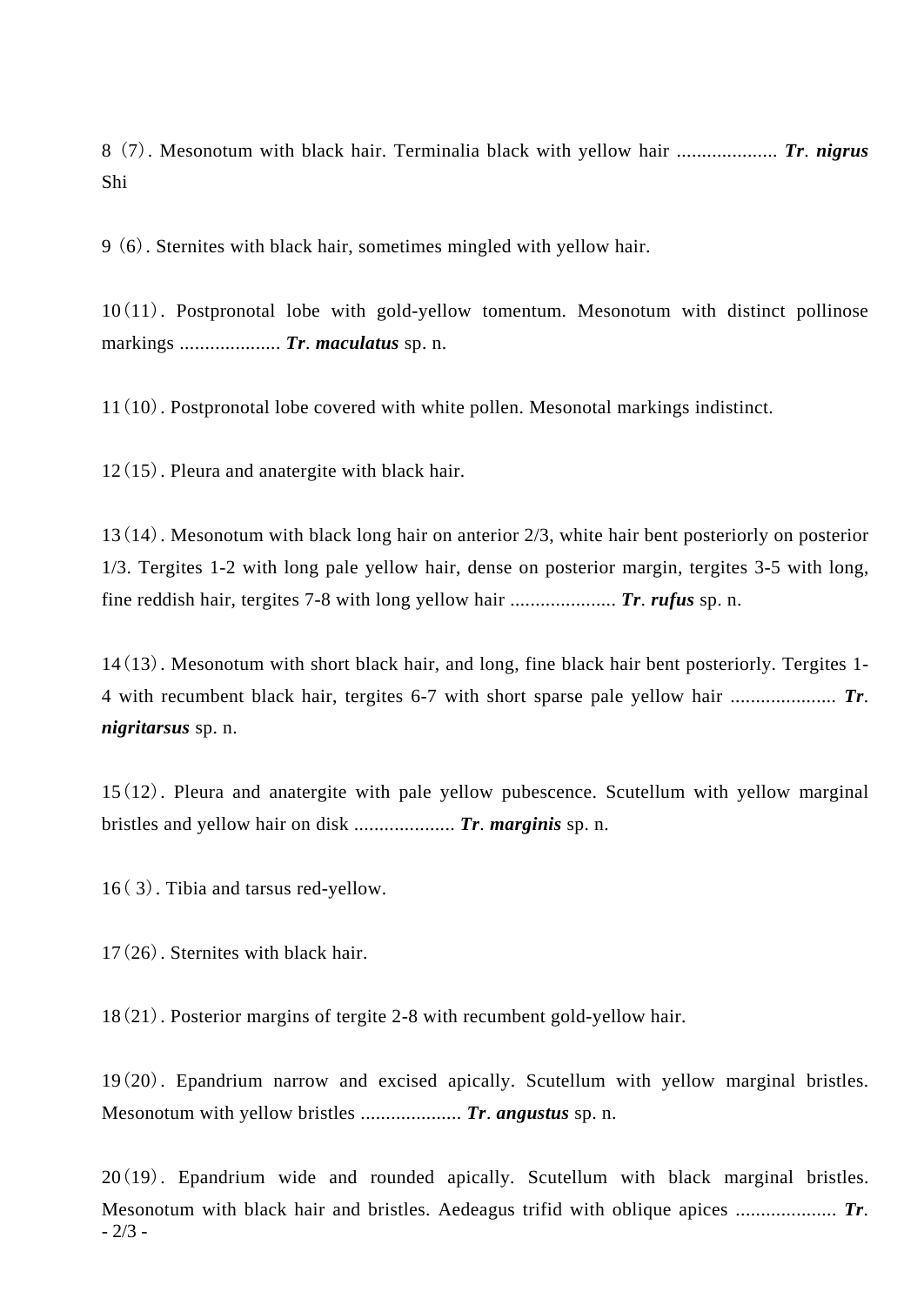#### *obliquus* sp. n.

21(18). Tergites with deep red hair.

22(25). Scutellum with black marginal bristls.

23(24). Scutellum with black hair on disk. Facial tubercle mainly with yellow hair. Aedeagus thick basaly, thin apically .................... *Tr*. *grandis* sp. n.

24(23). Scutellum with yellow hair on disk. Facial tubercle mainly with black hair ............ *Tr*. *nigricornis* sp. n.

25(22). Scutellum with yellow and black bristles. Facial tubercle mainly with balck hair. Mesonotum with black hair and bristles .................... *Tr*. *basalis* Oldroyd

26(17). Sternites with pale yellow hair or mingled with yellow and black long hair.

27(28). Mesonotum with black hair behind suture. Scutellum with black hair on disk and black marginal bristles mingled with yellow ones. Aedeagus slender, tri-pronged basaly ............................. *Tr*. *tenuis* sp. n.

28(27). Mesonotum with yellow hair, or mingled with yellow and black hair behind suture.

29(30). Scutellum with yellow hair on disk and yellow marginal bristles. Aedeagus slender with cylindrical apex .................... *Tr*. *elongatus* sp. n.

30(29). Scutellum with yellow and black hair on disk, yellow marginal bristles. Aedeagus not separate .................... *Tr*. *conjugus* Shi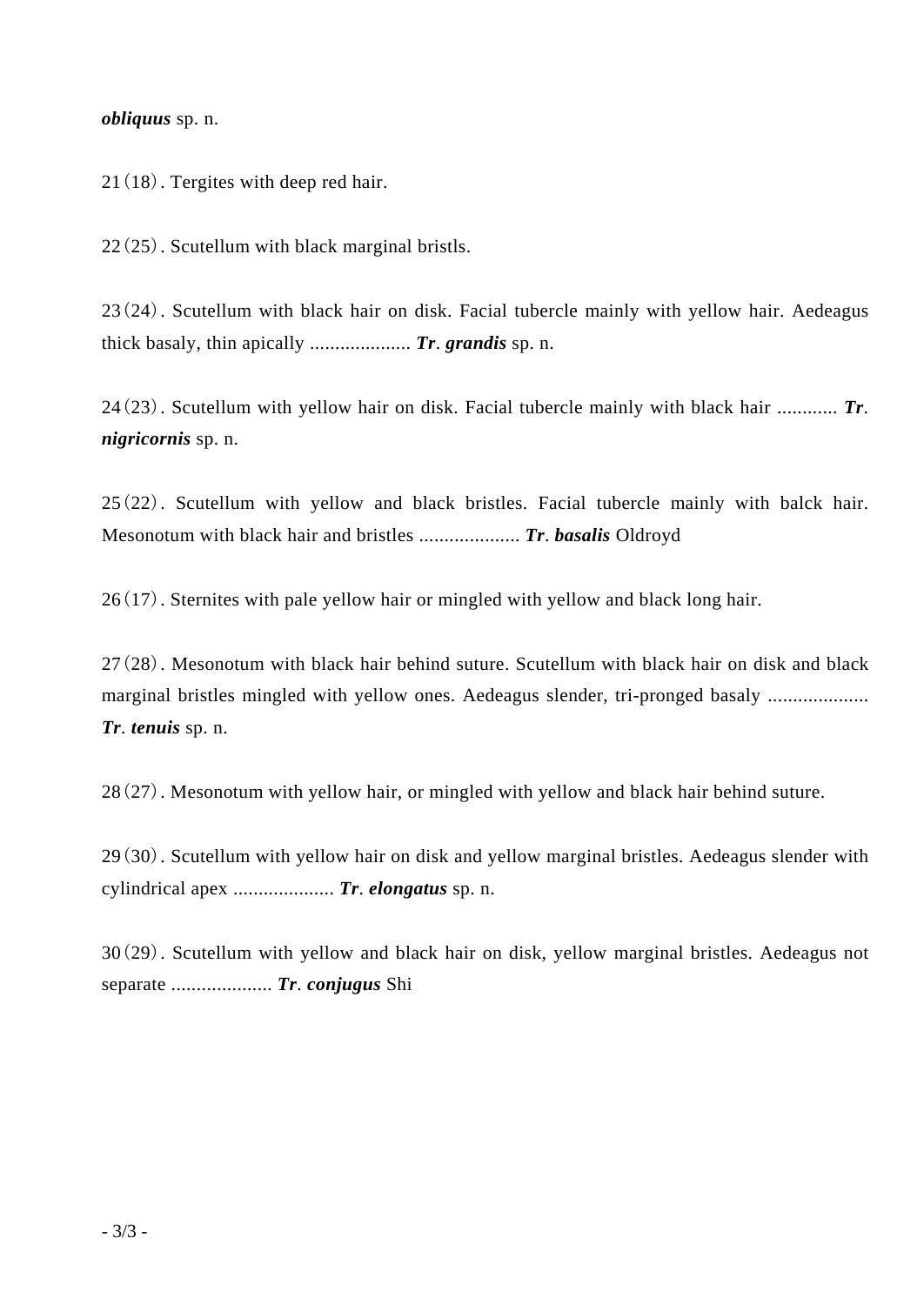### **Shi, Y. (1992): Notes on the Chinese species of the genus Trigonomima Enderlein (Diptera: Asilidae). - \*Sinozoologia 9: 339-343; ?.**

English translation by Dr. Yuji Tagawa (2006)

# Notes on the Chinese species of the genus Trigonomima Enderlein (Diptera: Asilidae) Shi Yongshan

(Institute of Zoology, Academia Sinica, Beijing, China)

key to species

1 (2). Palpi with yellow hair. Mesopleura with yellow and black long hair .................... *Tr*. *pennipes* (Hermann)

2 (1). Palpi with black hair. Hair of mesopleura single color

3 (6). Anal cell closed and stalked

4 (5). Mesonotum with thick silver-white tomentum on anterior 3/5, black-brown tomentum on posterior 2/5. Mesopleura with white hair. Scutellum with 3 bristly hairs on disk ............................ *Tr*. *argentea* sp. n.

5 (4). Thorax with grey tomentum. Mesopleura with yellow hair. Scutellum with 2 bristly hairs on disk .................... *Tr*. *nigra* sp. n.

6 (3). Anal cell open at wing margin. Mesonotum strongly humped. Head positioned ventrally .................... *Tr*. *gibbera* sp. n.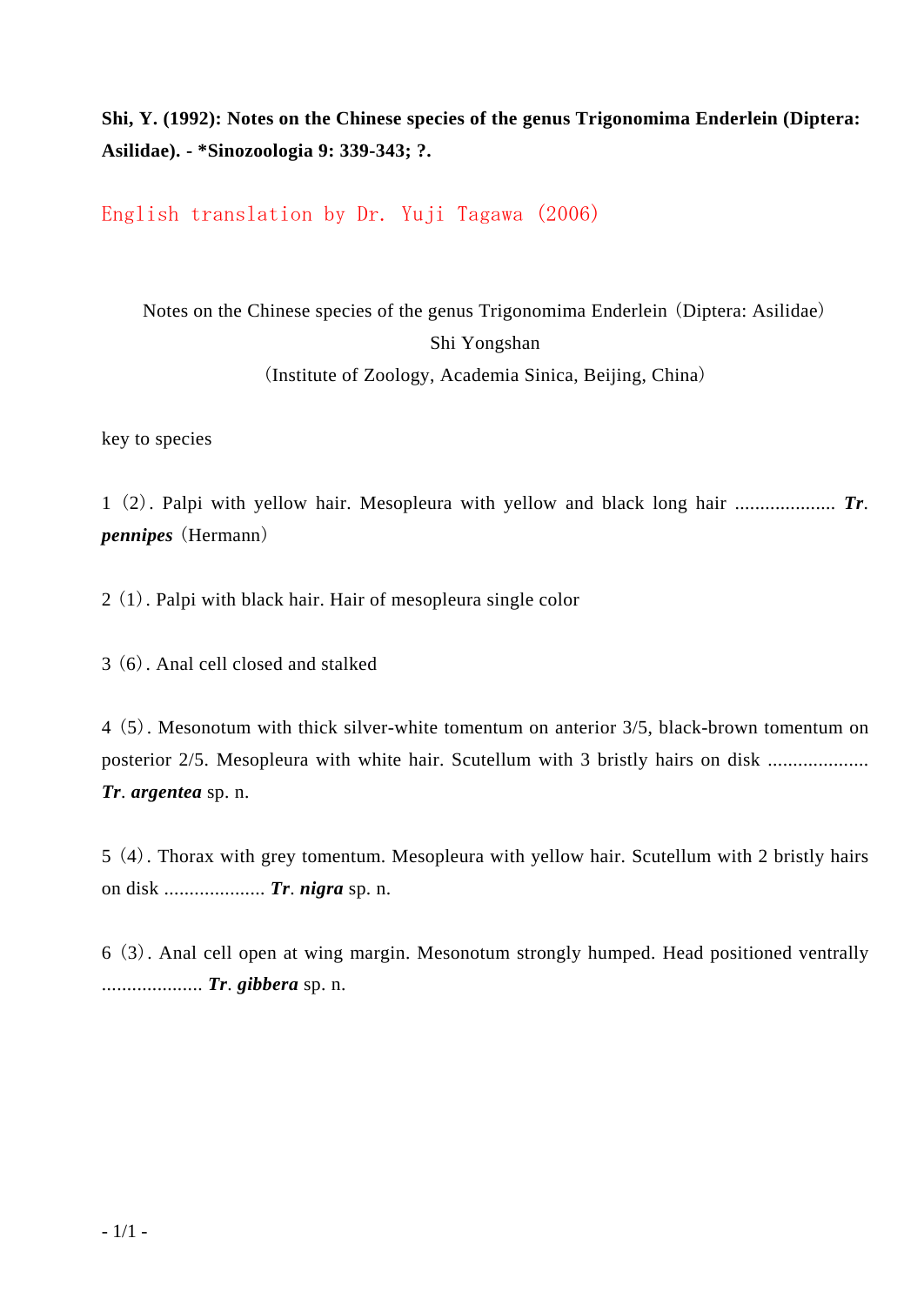## Shi, Y. (1995): Notes on the genus Clephydroneura Becker from China (Diptera: Asilidae). - \*Sinozoologia 12: 270-280; ?.

English translation by Dr. Yuji Tagawa (2006)

Notes on the genus Clephydroneura Becker from China (Diptera: Asilidae) Shi Yongshan (Institute of Zoology, Academia Sinica, Beijing, China 100080)

key to species

1. Anatergite with black hair .................... 2

Anatergite with yellow hair .................... 6

2. Scutellum with 2 black marginal bristles. Male sternite 8 not extended. Aedeagus flared. Gonostylus and lower forceps pale yellow .................... *Cl*. *bella* sp. n.

Scutellum without marginal bristles .................... 3

3. Occipital bristles intermingled with black. Male sternite 8 not extended. Epandrium wide and long, rounded apically. Aedeagus and gonostylus red-brown. Lower forcep black ..................... *Cl*. *trifissura* sp. n.

Occipital bristles yellow .................... 4

4. Epandrium slender, curved and hooked apically .................... *Cl*. *hamiforceps* sp. n.

Epandrium wide and long, without hooked apex .................... 5

5. Pronotum yellow. Antenna yellow; length of scape 1.5 times as long as pedicel. Epandrium yellow, punctate ventrally with a individual pit yellow hair .................... *Cl*. *alveolusa* sp. n.

- 1/3 - Pronotum black. Antennal scape and postpedicel yellow, pedicel black; length of scape 2 times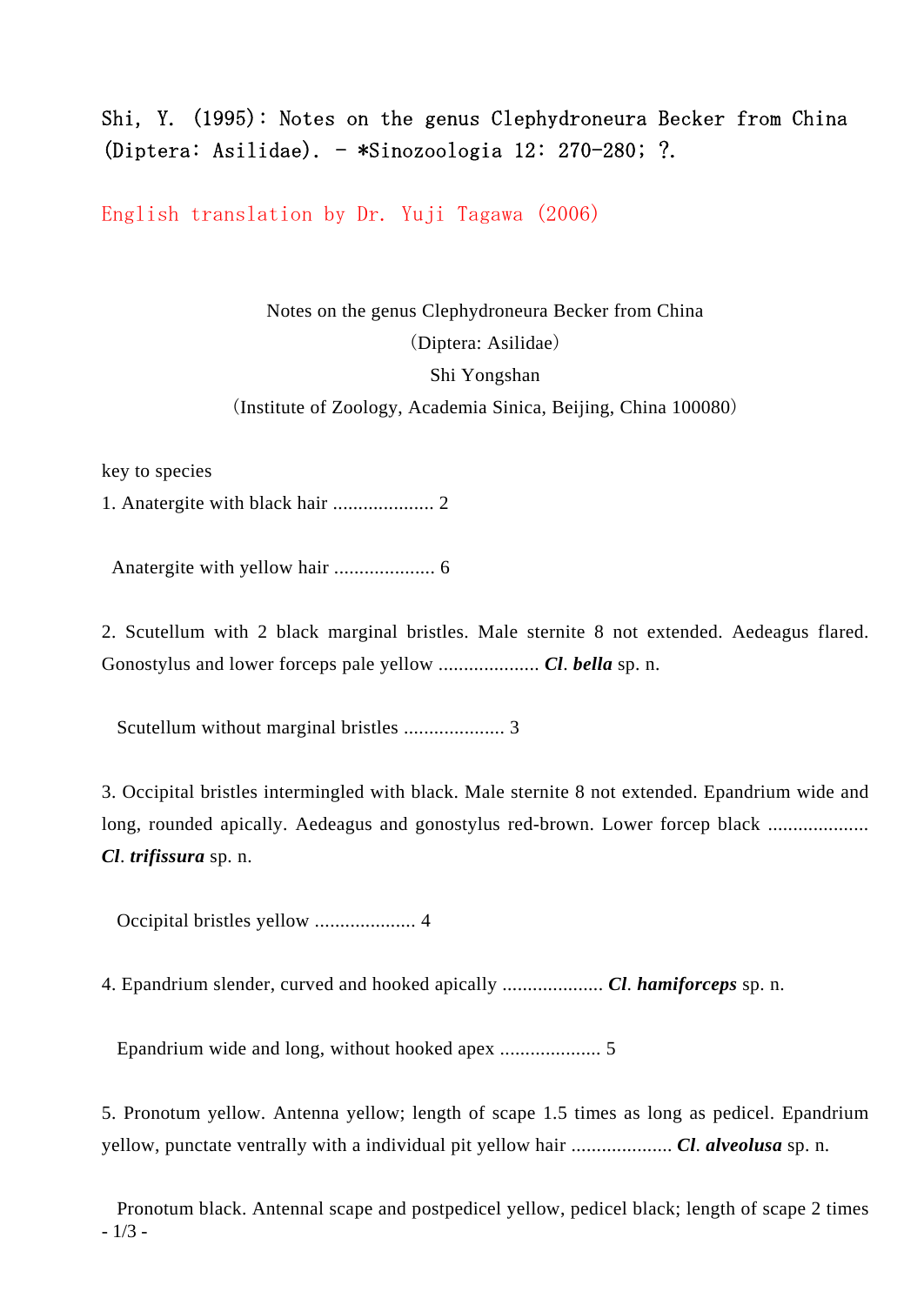as long as pedicel. Epandrium black with black hair.

6. Antenna black; length of scape 2.5 times as long as pedicel. Aedeagus needle-like. Gonostylus and lower forceps black .................... *Cl*. *nigrata*

Scape and pedicel yellow. Length of scape 2 times as long as pedicel .................... 7

7. Anterior margin of wing not expanded ..................... 8

Anterior margin of wing strongly expanded forward .................... 11

8. Scutellum with 2 marginal bristles. Aedeagus half as long as epandrium. Epandrium narrow basally and wide apically .................... *Cl*. *apicihirta* sp. n.

 Scutellum without marginal bristles. Aedeagus two thirds as long as epandrium. Epandrium not narrow basally .................... 9

9. Epandrium slender with 2 teeth-like projections apically. Male sternite 8 prolonged tonguelike, with dense yellow hair .................... *Cl*. *bidensa* sp. n.

Epandrium without apical projection .................... 10

10. Wing veins covered with tomentum. Tergites with black hair. Male sternite 8 prolonged with yellow hair apically .................... *Cl*. *cilia* sp. n.

 Wing veins without tomentum. Tergites with yellow hair. Male sternite 8 not extended .................... *Cl*. *fulvihirta* sp. n.

11. Thorax yellow with two black longitudinal dorsal stripes .................... *Cl*. *sundaica*  (Jaenicke)

Thorax yellow dorsally, with or without a black longitudinal stripe or not .................... 12

12. Scape and pedicel black. Thorax entirely yellow .................... *Cl*. *cochinesis* Oldroyd